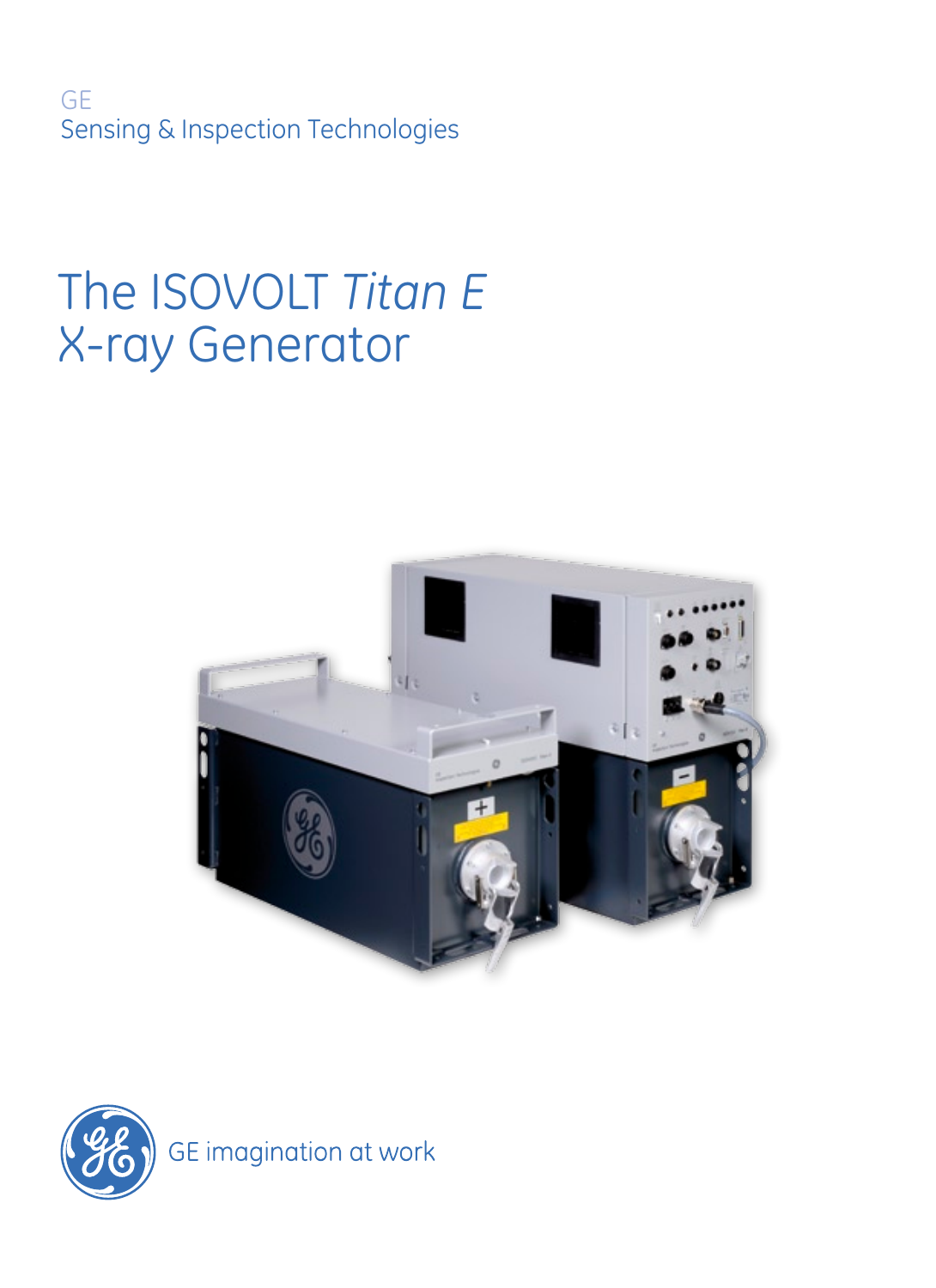### **Robust, Reliable and Highly Accurate Stationary X-ray Generators for the Widest Range of Applications.**

The Reference Class for X-ray generators is based on the proven ISOVOLT platform, which offers more than 25 years experience with thousands of installations across the world.

Designed for radiography, radioscopy, radiometry and life-science applications, which place the highest demands on reliability and exposure quality, the range of *Titan E* generators and accessories meets the different degrees of automation and customization, required throughout the industrial and scientific sectors.

A wide range of systems is provided. Generators and tubes can be 160 kV, 225 kV, 320 kV, 420 kV or 450 kV, and can be operated from as low as 5 kV or a current range exceeding up to 45 mA\*.

*Titan E* control is a modern, state-of-the-art industrial control module for fail-safe and intuitive system operation.

A powerful range of suitable accessories complements the integration and application capabilities for all facets of industrial or scientific environments.

\*) depending on permissable tube data \*\*) subject to optional generator cooling



#### **Highest device availability**

A reproducibility of  $\pm$  0.01 % for tube current (mA) and tube voltage (kV) provides highest possible stability of radiation dose rate with fluctuations < 0.05 %.

Continuous improvements on critical system parameters to increase robustness and resistance against external influences, guarantee high system up-times that give the operator steady revenue streams and perfect time utilization.

Stackable and modular design allows easy field service.

Automatic event recording provide instant information for process control and system diagnosis either on site or via optional remote access.

Selected tubes feature maintenance-free High voltage connections, ensuring highest productivity, while minimizing operational risks. Fully automated tube warm-up procedures safeguard tube operation and ensure maximum tube life.







environmental conditions, *Titan E* generator solutions are for all NDT needs, life science applications and also measurement and calibration tasks.

*Titan E* is available in 3-phase, 400 V or single-phase, 230 V input power rating. As a result easy integration into different power environments without regional limitations is possible.





#### **Highest exposure quality**



This excellent dose reproducibility fits both, *Titan E* applications that demand the highest accuracy, such as calibration of detectors or dosimeters, as well as radiography applications.

Extremely low ripple ensures outstandingly stable High Voltage for optimized material penetration with excellent efficiency factors. The extended tube range of 5 kV to 450 kV in conjunction with the excellent maximum current of 45 mA\*, ensures optimized imaging contrast and very high penetration power. This results in short exposure times in various operation modes for different material.



### **Highest device performance**

Rugged generator design with intelligent tube integration and permanent system monitoring, ensure highest performance, from peaked intermittent, up to permanent 24/7 operation\*\*. This results in consistent performance

over various exposure modes and operation conditions.

Unmatched ramp-up times (< 1.5 sec) support applications requiring fast inspection cycles\*.

100% duty cycle, for continuous operation in in-line systems\*\*.

Optimized equipment performance results in increased productivity and reduced total cost of ownership.



### **Smart user interaction**

The stand-alone control module is available in both, a rugged and ergonomic desktop housing, and also as 19" adapter version, for easy control-desk integration.

The design permits intuitive and fatigue-proof operation through a large graphical display, rotary knob control, function keys and a keypad for fast and direct inputs.

The control interacts with the operator in clear text with four international character sets and 16 languages.

#### **Intelligent and safe operation**



Automatic tube configuration in conjunction with real time clock powered automated warm-up procedures enhance operational safety and maximize equipment lifetime.

On board electronics feature reserved memory for up to 250 programmable operation modes, records of the last 128 warm-up cycles and 512 operation event-logs and a structured setup menu for individual performance settings.

Built in safety features such as redundant interlock monitoring, cooling flow rate watchdog signals, operating temperature and other system status information are visible on the operation display. This leads to instant recognition of system status and health.

### **Easy to integrate**

The *Titan E* considers typical OEM needs, providing kits, interfaces and protocols for all kinds of industrial system integration (RS 232, Profibus).

It allows full external control of X-ray equipment and simplifies remote visualization – even without connecting the control module. Extension of diagnosis capabilities by remote access via Internet or dial-up line is available as an option.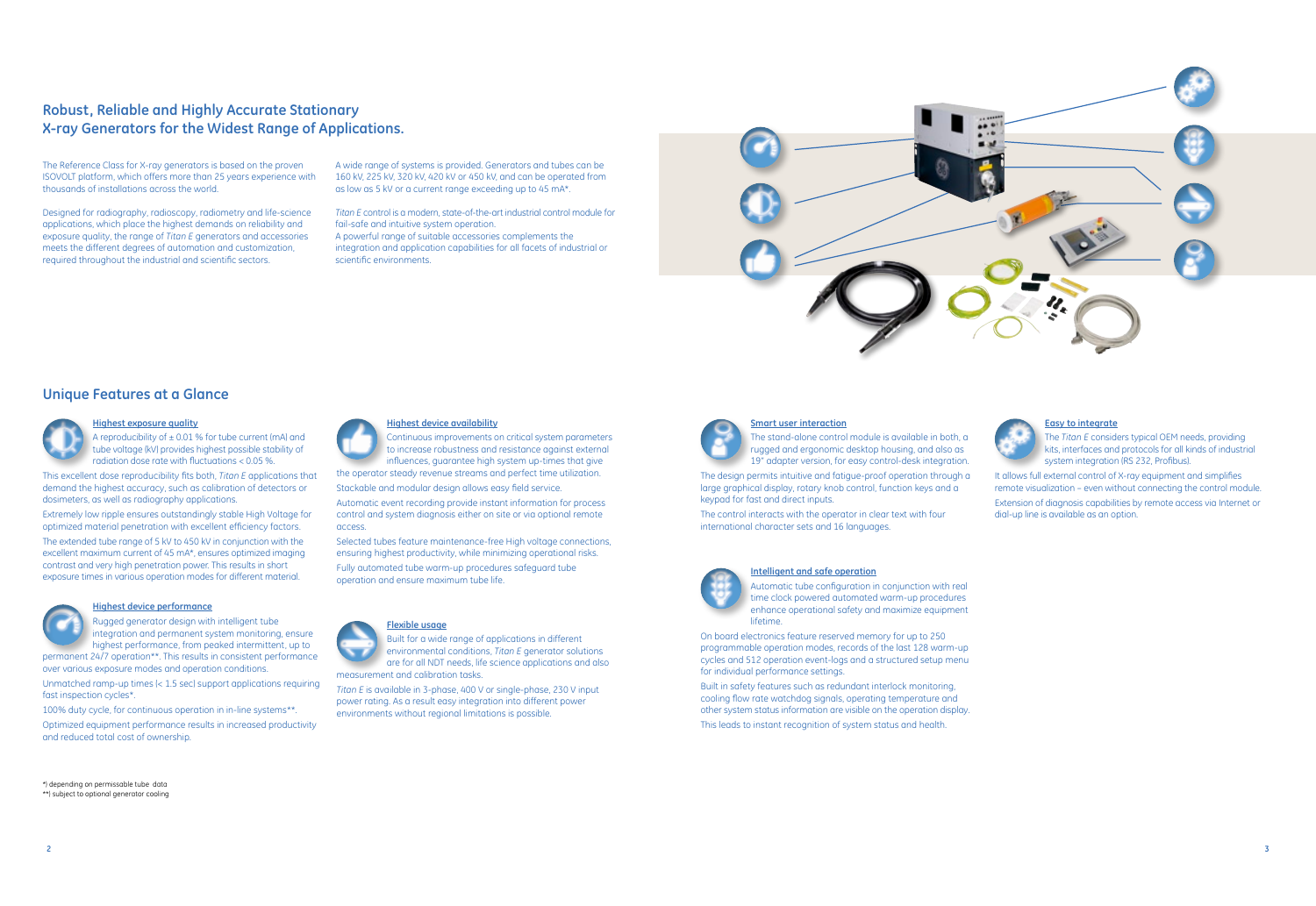





### *Titan E* **Control**

A user-friendly, multi-language control features a clear full-graphical display, that allows simultaneous readings of set and actual operating parameters. Embedded in an ergonomic and rugged desktop or optional 19" rack mounting housing, full control for X-ray operation is established. Intuitive guidance through diverse menus as well as unmistakable messages for clear interventions are provided with this module.

The operating concept provides interaction with turning speed sensitive rotary knob, function keys, a numberic keypad and safety relevant buttons for X-ray operation as well as a key switch.

The multifunctional rotary knob can be used to set kV, mA, exposure time and several configuration settings.

By a progressive change of voltage and current via rotary knob the kV and mA settings can be accurately changed with different granulations of 0.1kV / 1 kV / 10 kV respectively 0.01 mA (if enabled) / 0.1 mA / 1 mA. This allows optimized one-hand operation for radioscopy and many other applications.

Features such as free configurable exposure programmes, or special programmes for constant power, constant current and manual operation cater for individual demands for radiographic or radioscopic inspections. The multi-lingual user display with 16 different languages and extended character sets for Japanese, Cyrillic and Chinese enables comprehensible and simple interaction. Optional, the entire system control with graphical visualization can be done via a stand-alone PC based platform.

*Titan E* provides automatic and manual warm-up modes for optimized tube conditioning. A special extended warm-up mode safeguards tube performance under severe conditions and setups.

### **Benefits**

### **Proven platform serving broad range of applications**

- Tube protection due to automatic warm-up procedures and extended warm-up modes to safeguard tube performance. • Smart and intuitive user interaction, with several integration
- possibilities facilitating higher productivity.
- Excellent dose reproducability with extremely stable high voltage section for optimized exposures.
- Convenient integration into several external platforms, such as automated testing machines, leveraging different interface features for device control, monitoring and visualization.
- Excellent endurance and performance for permanent or intermittent operation.
- Less intensive maintenance combined with easier serviceability reduces total cost of ownership.
- Broad range of tubes, accessories and kits available.



- 
- 



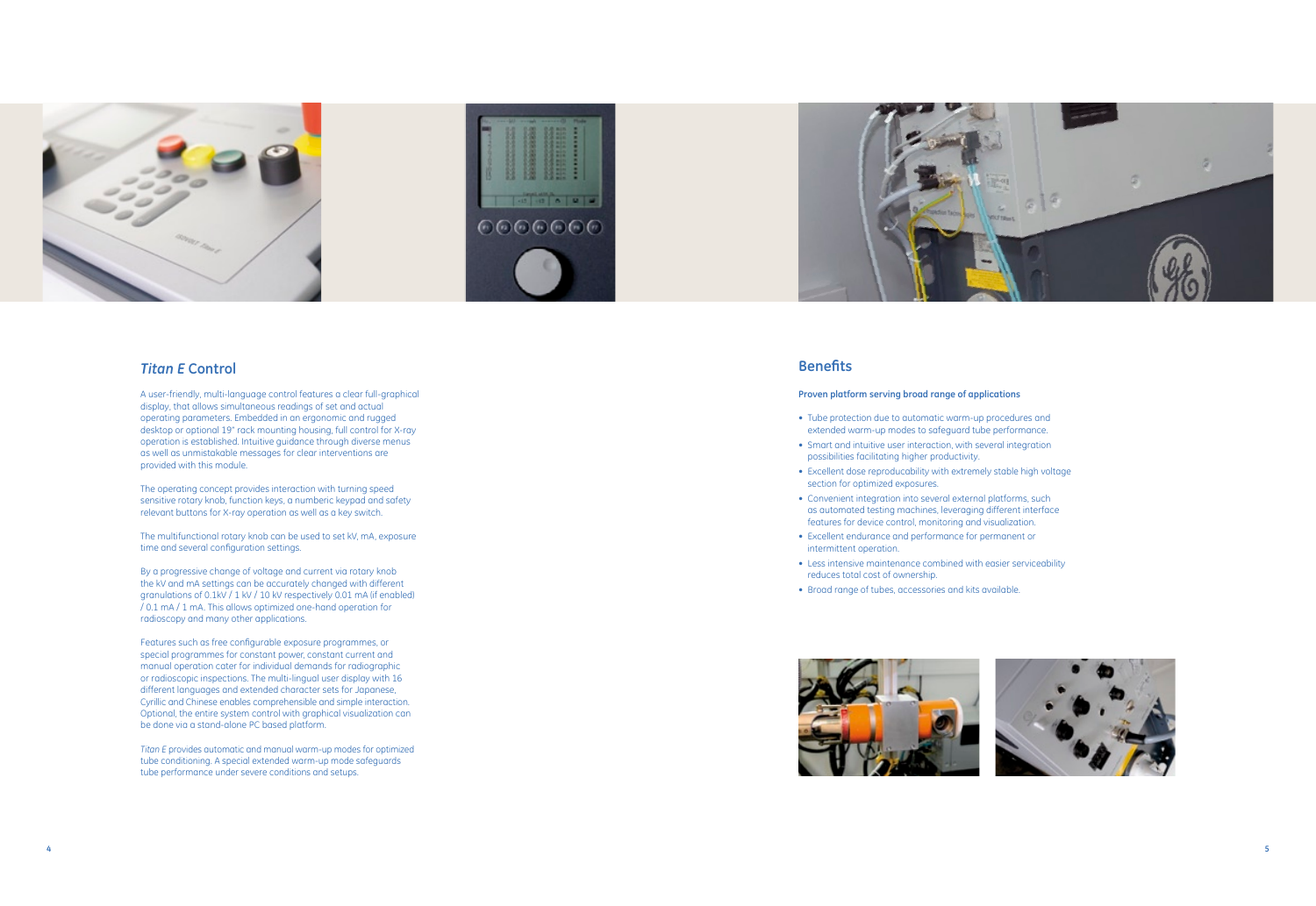### **Isovolt**



| Selection of unipolar Tubes*   |                                                     |                                                     |                                                        |                                     |                                       |                          |                                         |                                                     |                                         |
|--------------------------------|-----------------------------------------------------|-----------------------------------------------------|--------------------------------------------------------|-------------------------------------|---------------------------------------|--------------------------|-----------------------------------------|-----------------------------------------------------|-----------------------------------------|
|                                | <b>ISOVOLT</b><br>160 M <sub>2</sub><br>$0.4 - 1.5$ | <b>ISOVOLT</b><br>160 M <sub>2</sub><br>$0.4 - 3.0$ | <b>ISOVOLT</b><br>160 M <sub>2</sub><br>$0.4 - 0.4$ HP | <b>ISOVOLT</b><br>160 MM2/<br>HP    | <b>ISOVOLT</b><br>160 MC <sub>2</sub> | <b>ISOVOLT</b><br>160 M1 | <b>ISOVOLT</b><br>225 M2<br>$0.4 - 3.0$ | <b>ISOVOLT</b><br>225 M <sub>2</sub><br>$0.4 - 1.5$ | <b>ISOVOLT</b><br>225 MM2/<br><b>HP</b> |
| Max. Tube Voltage (kV)         | 160                                                 | 160                                                 | 160                                                    | 160                                 | 160                                   | 160                      | 225                                     | 225                                                 | 225                                     |
| Tube Current (mA)              | 10                                                  | 19                                                  | 6                                                      | 11                                  | 6                                     | 15,6                     | 13                                      | 7.0                                                 | 8                                       |
| (at Max. Tube Voltage)         | 4                                                   | 4                                                   | 6                                                      | 5                                   |                                       | 5.6                      | 3.0                                     | 3.0                                                 | 3.5                                     |
| Max. Anode Dissipation (W)     | 1600                                                | 3000                                                | 1000                                                   | 1800                                | 1000                                  | 2500                     | 3000                                    | 1600                                                | 1800                                    |
|                                | 640                                                 | 640                                                 | 1000                                                   | 800                                 |                                       | 900                      | 640                                     | 640                                                 | 800                                     |
|                                | 1.5                                                 | 3.0                                                 | 0.4                                                    |                                     | $0.3 \times 3$                        |                          | 3.0                                     | 1.5                                                 |                                         |
| Nom. Focal Spot Value IEC 336  | 0,4                                                 | 0.4                                                 | 0.4                                                    |                                     |                                       |                          | 0.4                                     | 0.4                                                 |                                         |
|                                | 3.00                                                | 5.50                                                | 1.00                                                   | 1.00                                | $0.40 \times 4.00$                    | 3.00                     | 5.50                                    | 3.00                                                | 1.00                                    |
| Focal Spot Size EN 12 543 (mm) | 1.00                                                | 1.00                                                | 1.00                                                   | 0.40                                |                                       | 1.00                     | 1.00                                    | 1.00                                                | 0.40                                    |
| Inherent Filtration (mm)       | 1.0/Be                                              | $1.0$ / Be                                          | $1.0$ / Be                                             | $1.0$ / Be                          | $0.5$ Ti + 2.0<br>$H20 + 2.0$ Al      | 1.0/Be                   | $1.0$ / Be                              | 1.0/Be                                              | $1.0$ / Be                              |
| <b>Emergent Beam Angle</b>     | $40^{\circ}$                                        | $40^{\circ}$                                        | $40^{\circ}$                                           | $30^\circ \times 40^\circ$<br>Asym. | $40^\circ \times 360^\circ$<br>Sym.   | $40^{\circ}$             | $40^{\circ}$                            | $40^{\circ}$                                        | $30^\circ \times 40^\circ$<br>Asym.     |
| Weight (kg (lbs))              | 8.5(18.7)                                           | 8.5(18.7)                                           | 8.5(18.7)                                              | 8.5(18.7)                           | 8.0(17.6)                             | 8.5(18.7)                | 11.9(26.2)                              | 11.9 (26.2)                                         | 11.9(26.2)                              |

\* The ISOVOLT *Titan E* series can be equipped with various types of tube housing to suit your application. Ask your GE v representative for an application specific consultation and a full list of tube housings

• In different standard lengths, with quick-lock or flange connections with rubbercone plugs or maintenance-free angle plugs.

| Selection of bipolar Tubes*    |                            |                                                    |                          |                                            |                            |                            |                          |                             |                                                        |
|--------------------------------|----------------------------|----------------------------------------------------|--------------------------|--------------------------------------------|----------------------------|----------------------------|--------------------------|-----------------------------|--------------------------------------------------------|
|                                | <b>ISOVOLT</b><br>320/7    | <b>ISOVOLT</b><br>320 M <sub>2</sub><br>$4.5 - 13$ | <b>ISOVOLT</b><br>320/13 | <b>ISOVOLT</b><br>320 M2<br>$0.4 - 1.0$ HP | <b>ISOVOLT</b><br>420/5    | <b>ISOVOLT</b><br>450/5    | <b>ISOVOLT</b><br>450/10 | <b>ISOVOLT</b><br>450 M2/10 | <b>ISOVOLT</b><br>450 M <sub>2</sub><br>$0.4 - 1.0$ HP |
| Max. Tube Voltage (kV)         | 320                        | 320                                                | 320                      | 320                                        | 420                        | 450                        | 450                      | 450                         | 450                                                    |
| Tube Current (mA)              |                            | 13                                                 | 13                       | 5.6                                        | 5.3                        | 5                          | 10                       | 10                          | 3.3                                                    |
| (at Max. Tube Voltage)         | 3                          | 4.5                                                | 5                        | 2.5                                        | 2.3                        | 2.1                        | 3.7                      | $\overline{c}$              | 1.5                                                    |
| Max. Anode Dissipation (W)     | 2240                       | 4200                                               | 4200                     | 1800                                       | 2240                       | 2240                       | 4500                     | 4500                        | 1500                                                   |
|                                | 960                        | 1500                                               | 1680                     | 800                                        | 960                        | 960                        | 1680                     | 900                         | 700                                                    |
| Nom. Focal Spot Value IEC 336  | 1.8                        | 4.0                                                | 3.5                      |                                            | 1.5                        | 1.5                        | 3.5                      | 3.0                         |                                                        |
|                                | 0.8                        | 1.5                                                | 1.5                      |                                            | 0.8                        | 0.8                        | 1.5                      | 1.2                         |                                                        |
| Focal Spot Size EN 12 543 (mm) | 3.60                       | 5.50                                               | 6.30                     | 1.00                                       | 3.60                       | 3.6                        | 6.30                     | 5.50                        | 1.00                                                   |
|                                | 1.90                       | 3.00                                               | 3.00                     | 0.40                                       | 1.90                       | 1.90                       | 3.00                     | 2.50                        | 0.40                                                   |
| Inherent Filtration (mm)       | 7.0 / Be                   | 3.0/Be                                             | 7.0 / Be                 | 3.0/Be                                     | 7.0 / Be                   | 7.0 / Be                   | 7.0 / Be                 | 5.0/Be                      | 5.0/Be                                                 |
| <b>Emergent Beam Angle</b>     | $20^\circ \times 40^\circ$ | $40^{\circ}$                                       | $40^{\circ}$             | $30^\circ \times 40^\circ$<br>Asym.        | $20^\circ \times 40^\circ$ | $20^\circ \times 40^\circ$ | $40^{\circ}$             | $40^{\circ}$                | $30^\circ \times 40^\circ$<br>Asym.                    |
| Weight (kg (lbs))              | 40 (88)                    | 40 (88)                                            | 40 (88)                  | 40 (88)                                    | 90(198)                    | 90 (198)                   | 90 (198)                 | 90(198)                     | 90 (198)                                               |



### **Accessories**

### **Safety devices**

- Primary interlock switch
- Alarm box
- Switch box
- Flash- and warning lamps
- Country specific safety kits

### **HV cables**

### **Integration and solution kits**

- Exposure Calculator (PC Software) • *Titan E* PC (External PC based visualization)
- PROFIBUS Extension Kit

### **Dosimetry and calibration kits**

• Voltage divider (incl. PTB certification)

**Pumps and coolers** (See pictures below)

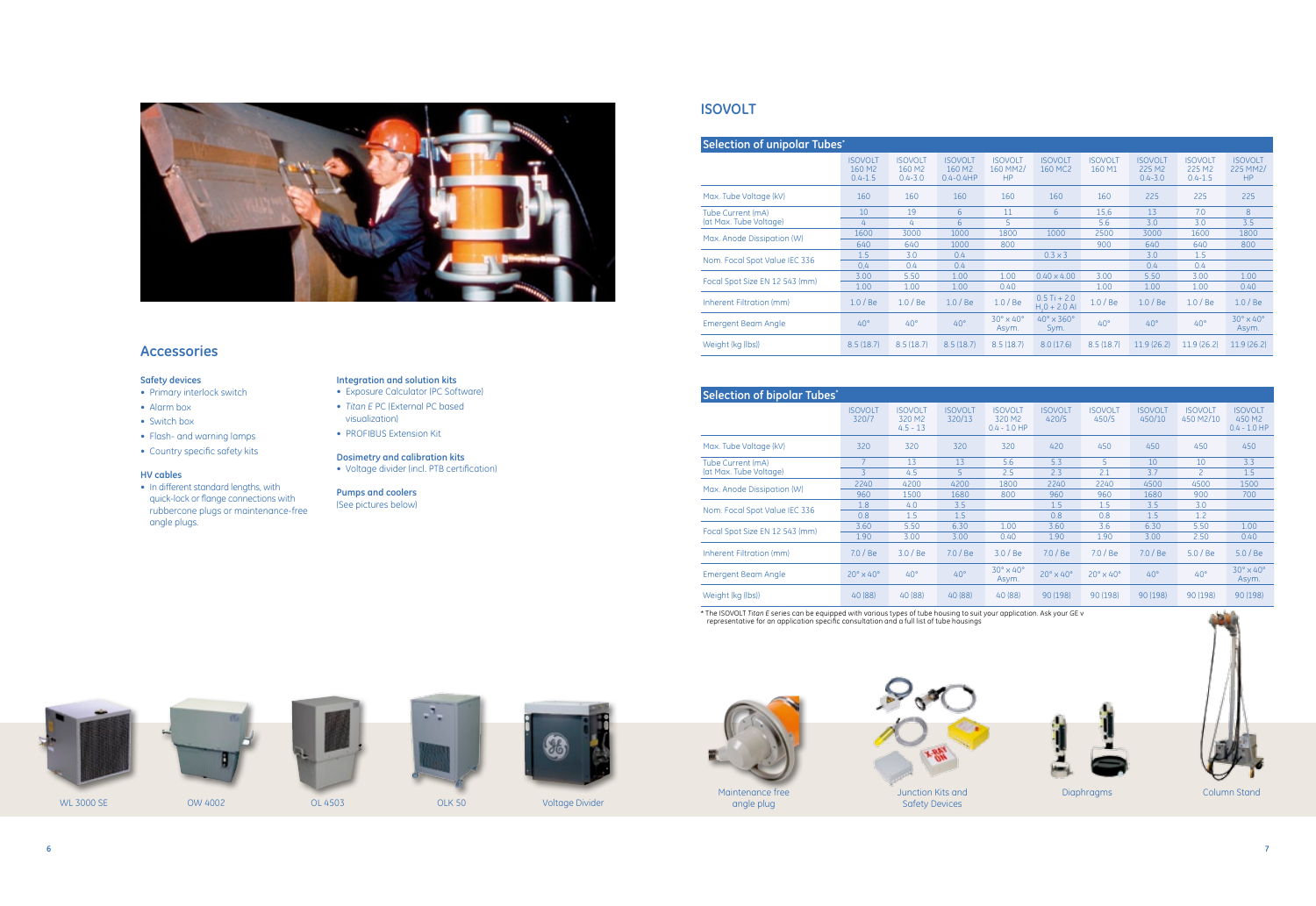### **System Layout for Exemplary Setups**

#### **Unipolar operation Bipolar Operation**

### **Legend**

- (1) Mains connecting cable, standard length 10 m / 32 ft, with wire end ferrules
- (2) Control Module ISOVOLT *Titan E* in desktop housing (optional 19" rack house)
- (3) Connecting cable control/power stage, standard length 10 m (max. 100 m) / 32 ft. (max. approx 320 ft.)
- (4a) High Voltage Generator, 160 kV or 225 kV, Cathode, with integrated power module *Titan E*
- (4b) High Voltage Generator, 160 kV or 225 kV, Anode incl. Connecting cable
- (5) High Voltage Cables, 160 kV or 225 kV, standard length 5 m / 16 ft (max. 20 m / 64 ft for 160 kV - 320 kV; max. 10 m / 32 ft for 420 kV and 450 kV)

#### **Input and output connections**

- RS 232 interface for connection of machine controls
- Interlock as per DIN 54113.
- Interlock as per United States Radiation Control Act of 1968, § 1020.40.
- Additional warning output that is active during pre-warning time.
- External START/STOP.
- External EMERGENCY-STOP.
- Cooling system.
- External warning flash lamp (fail-safe).
- "Mains ON" (230V / 2A<sup>2</sup>).
- "High Voltage ON" (230V / 2A $^2$ ).
- Potential-free contact, for "Mains ON" (60V AC / 75V DC / 2A<sup>1</sup>).
- Potential-free contact, for "Pre-warning Time ON"
- (30V AC/36V DC / 0.5A1 ).
- • Potential-free contact, for "High Voltage ON" (60V AC / 75V DC / 2A1 ).





- (6a) Unipolar Tube Housing
- (see tube overview or separate product information) (6b) Bipolar Tube Housing
- (see tube overview or separate product information)
- (7a) Water hoses, standard length 10 m (max. 20 m) / 16 ft (max. 32 ft)
- (7b) Cooling Oil hoses, standard length 6m (max. 20 m) / 19 ft (max. 64 ft) (8a) Water Cooling Pump with built in flow rate monitor,
- see separate specification
- (8b) Oil Cooling Pump, see separate specification

1) This voltage corresponds to the max. operating voltage (rating as per VDE 0110 Group B). 2) These 230 V contacts are collectively fused with 2.5 A.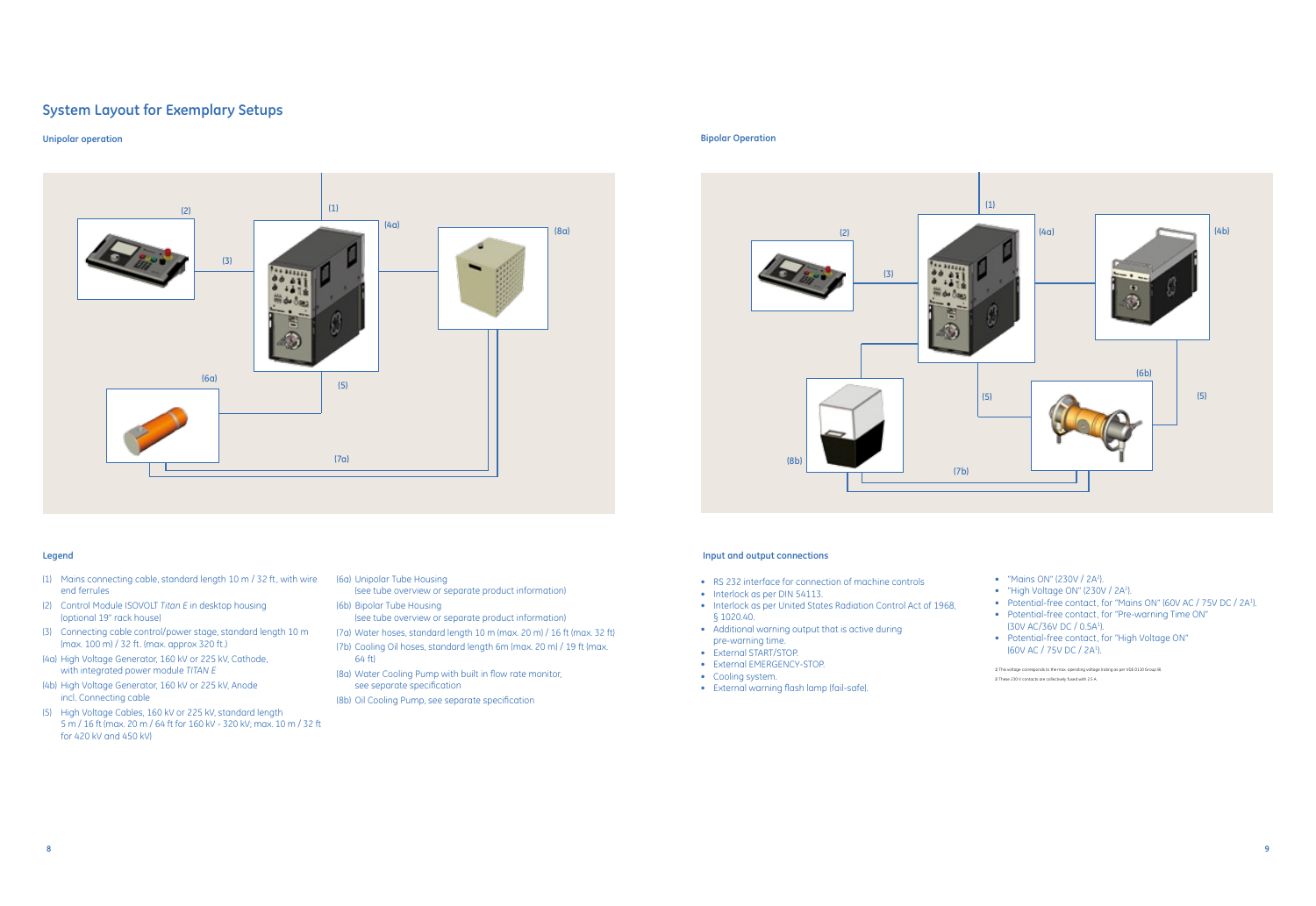## Technical Specifications

| <b>Unipolar Systems</b>                  |                                                                                                                                                               |                                                                                                                                                                                                   |  |  |  |
|------------------------------------------|---------------------------------------------------------------------------------------------------------------------------------------------------------------|---------------------------------------------------------------------------------------------------------------------------------------------------------------------------------------------------|--|--|--|
| <b>High Voltage Generator</b>            |                                                                                                                                                               |                                                                                                                                                                                                   |  |  |  |
| Max. Output Voltage                      | 160 kV                                                                                                                                                        | 225 kV                                                                                                                                                                                            |  |  |  |
| Max. Output Current                      | 45 mA                                                                                                                                                         | 45 mA                                                                                                                                                                                             |  |  |  |
| Max. Output Power                        | 4,5 kW, Limited by Tube Specification                                                                                                                         | 4,5 kW, Limited by Tube Specification                                                                                                                                                             |  |  |  |
| High Voltage Ripple                      | 5 V/mA (With High Voltage Cable 10 m), 40 kHz                                                                                                                 | 5 V/mA (With High Voltage Cable 10 m), 40 kHz                                                                                                                                                     |  |  |  |
| Insulation                               | Oil                                                                                                                                                           | Oil                                                                                                                                                                                               |  |  |  |
| Housing Dimensions (Cathode) (W x D x H) | 350 x 870 x 850 mm (13.8" x 34.3" x 33.5")                                                                                                                    | 350 x 870 x 850 mm (13.8" x 34.3" x 33.5")                                                                                                                                                        |  |  |  |
| Weight (Cathode)                         | 189 kg (417 lbs), Including Power Module                                                                                                                      | 189 kg (417 lbs), Including Power Module                                                                                                                                                          |  |  |  |
| <b>Tube Voltage</b>                      |                                                                                                                                                               |                                                                                                                                                                                                   |  |  |  |
| <b>Preselection and Setting</b>          | From 5 to 160 kV in 0.1 kV / 1 kV / 10 kV                                                                                                                     | From 5 to 225 kV in 0.1 kV / 1 kV / 10 kV                                                                                                                                                         |  |  |  |
| Digital Display of Set and Actual Values | Simultaneous 4 Digits Each                                                                                                                                    | Simultaneous 4 Digits Each                                                                                                                                                                        |  |  |  |
| <b>Display Resolution</b>                | $0.1$ kV                                                                                                                                                      | $0.1$ kV                                                                                                                                                                                          |  |  |  |
| Accuracy                                 | $< +1\%$                                                                                                                                                      | $< +1\%$                                                                                                                                                                                          |  |  |  |
| Reproducibility                          | ±0.01% at Constant Temperature Level                                                                                                                          | ±0.01% at Constant Temperature Level                                                                                                                                                              |  |  |  |
| <b>Temperature Drift</b>                 | $<$ 65 ppm/ $°C$                                                                                                                                              | $<$ 65 ppm/ $oC$                                                                                                                                                                                  |  |  |  |
| <b>Tube Current</b>                      |                                                                                                                                                               |                                                                                                                                                                                                   |  |  |  |
| <b>Preselection and Setting</b>          | From 0.1 to 45 mA in 0.01 mA / 0.1 mA / 1 mA                                                                                                                  | From 0.1 to 45 mA in in 0.01 mA / 0.1 mA / 1 mA                                                                                                                                                   |  |  |  |
| Digital Display of Set and Actual Values | Simultaneous 4 Digits Each                                                                                                                                    | Simultaneous 4 Digits Each                                                                                                                                                                        |  |  |  |
| <b>Display Resolution</b>                | $0.1 \text{ mA} / 0.01 \text{ mA}$                                                                                                                            | $0.1 \text{ mA} / 0.01 \text{ mA}$                                                                                                                                                                |  |  |  |
| Accuracy                                 | $±1\%$                                                                                                                                                        | ±1%                                                                                                                                                                                               |  |  |  |
| Reproducibility                          | ± 0.01% at Constant Temperature Level                                                                                                                         | ± 0.01% at Constant Temperature Level                                                                                                                                                             |  |  |  |
| <b>Temperature Drift</b>                 | $<$ 65 ppm/ $°C$                                                                                                                                              | $<$ 65 ppm/ $\degree$ C                                                                                                                                                                           |  |  |  |
| <b>Exposure Time</b>                     |                                                                                                                                                               |                                                                                                                                                                                                   |  |  |  |
| Programmable Timer                       | Non-Volatile Memory                                                                                                                                           | <b>Non-Volatile Memory</b>                                                                                                                                                                        |  |  |  |
| <b>Preselection and Setting</b>          | From 0.1 to 99.9 Minutes in 0.1 Min. Increments or<br>Min./Sec. value (up to 99'59")                                                                          | From 0.1 to 99.9 Minutes in 0.1 Min. Increments or<br>from 1 to 999 Sec. in 1 Sec. Increments or as direct from 1 to 999 Sec. in 1 Sec. Increments or as direct<br>Min./Sec. value (up to 99'59") |  |  |  |
| Digital Display of Set and Actual Values | Failure Exposure Can Be Continued Without any<br><b>Time Error</b>                                                                                            | The Remaining Time Is Displayed, i.e. After a Mains The Remaining Time Is Displayed, i.e. After a Mains<br>Failure Exposure Can Be Continued Without any<br><b>Time Error</b>                     |  |  |  |
| <b>Prewarning Time</b>                   |                                                                                                                                                               |                                                                                                                                                                                                   |  |  |  |
| <b>Preselection and Setting</b>          | Digital Setting From 2 to 250 Seconds or<br>de-activated                                                                                                      | Digital Setting From 2 to 250 Seconds or<br>de-activated                                                                                                                                          |  |  |  |
| <b>Programmed Mode</b>                   |                                                                                                                                                               |                                                                                                                                                                                                   |  |  |  |
| Number of Storable Programs              | 250                                                                                                                                                           | 250                                                                                                                                                                                               |  |  |  |
| Warm-Up                                  | Automatic Intelligent Tube conditioning based on<br>Real-time Clock<br>Extended warm-up for special conditioning                                              | Automatic Intelligent Tube conditioning based on<br>Real-time Clock<br>Extended warm-up for special conditioning                                                                                  |  |  |  |
| X-ray Tube Setup                         | 8 Tube selectable from a database of > 40<br>pre-programmed tubes                                                                                             | 8 Tube selectable from a database of > 40<br>pre-programmed tubes                                                                                                                                 |  |  |  |
| <b>Operation History</b>                 | 512 Events (256 On/Off Events)                                                                                                                                | 512 Events (256 On/Off Events)                                                                                                                                                                    |  |  |  |
| <b>Warm-up History</b>                   | 128 Events                                                                                                                                                    | 128 Events                                                                                                                                                                                        |  |  |  |
| <b>Control Module</b>                    |                                                                                                                                                               |                                                                                                                                                                                                   |  |  |  |
| Dimensions ( $W \times D \times H$ )     | 460 x 270 x 100 mm (18.1" x 10.6" x 3.9")<br><b>Built into Desk Housing</b>                                                                                   | 460 x 270 x 100 mm (18.1" x 10.6" x 3.9") Built into<br>Desk Housing                                                                                                                              |  |  |  |
| Weight                                   | 4.9 kg (10.8 lbs) Including Desk Housing                                                                                                                      | 4.9 kg (10.8 lbs) Including Desk Housing                                                                                                                                                          |  |  |  |
| <b>Connected Loads</b>                   |                                                                                                                                                               |                                                                                                                                                                                                   |  |  |  |
| Power connection                         | 1N PE 230 V ± 10% 50/60 Hz                                                                                                                                    | 1N PE 230 V ± 10% 50/60 Hz                                                                                                                                                                        |  |  |  |
|                                          | 3N PE 400/230 V ±10%, 50/60 Hz, 3-Phase.<br><b>Grounded Neutral TN-S or TN-C-S Mains (Star</b><br>Connected System, Optional 3-Phase Isolation<br>Transformer | 3N PE 400/230 V ±10%, 50/60 Hz, 3-Phase,<br>Grounded Neutral TN-S or TN-C-S Mains (Star<br>Connected System, Optional 3-Phase Isolation<br>Transformer)                                           |  |  |  |
| Grounding                                | Separate Grounding for X-ray Tube and High<br>Voltage Generator (Minimum 6 mm <sup>2</sup> )                                                                  | Separate Grounding for X-ray Tube and High<br>Voltage Generator (Minimum 6 mm <sup>2</sup> )                                                                                                      |  |  |  |
| <b>Mains Fuses</b>                       | 63 A (1N PE) or 25 A (3N PE) Time-Delay Fuses,<br>Customer-Supplied                                                                                           | 63 A (1N PE) or 25 A (3N PE) Time-Delay Fuses,<br>Customer-Supplied                                                                                                                               |  |  |  |
| <b>Operating Temperature Range</b>       | 0°C to +40°C                                                                                                                                                  | 0°C to +40°C                                                                                                                                                                                      |  |  |  |
| Storage Temperature Range                | $-30^{\circ}$ C to $+70^{\circ}$ C                                                                                                                            | $-30^{\circ}$ C to $+70^{\circ}$ C                                                                                                                                                                |  |  |  |

| <b>Bipolar Systems</b>                                                      |                                                                                                                                                                |                                                                                                                                                                |
|-----------------------------------------------------------------------------|----------------------------------------------------------------------------------------------------------------------------------------------------------------|----------------------------------------------------------------------------------------------------------------------------------------------------------------|
| <b>High Voltage Generator</b>                                               |                                                                                                                                                                |                                                                                                                                                                |
| Max. Output Voltage                                                         | -160 kV (Cathode), +160 kV (Anode)                                                                                                                             | -225 kV (Cathode), +225 kV (Anode)                                                                                                                             |
| Max. Output Current                                                         | 45 mA                                                                                                                                                          | 45 mA                                                                                                                                                          |
| Max. Output Power                                                           | 4,5 kW (Cathode)                                                                                                                                               | 4,5 kW (Cathode)                                                                                                                                               |
|                                                                             | 3 kW (Anode)<br>Limited by Tube Specification                                                                                                                  | 3 kW (Anode)<br>Limited by Tube Specification                                                                                                                  |
| <b>High Voltage Ripple</b>                                                  | 10 V/mA (With High Voltage Cable 10 m), 40 kHz                                                                                                                 | 10 V/mA (With High Voltage Cable 10 m), 40 kHz                                                                                                                 |
| Insulation                                                                  | Oil                                                                                                                                                            | Oil                                                                                                                                                            |
| <b>Operation History</b>                                                    | 512 Events (256 On / Off events)                                                                                                                               | 512 Events (256 On / Off events)                                                                                                                               |
| Warm-up History                                                             | 128 Events                                                                                                                                                     | 128 Events                                                                                                                                                     |
| Housing Dimensions (Cathode) (W x D x H)                                    | 350 x 870 x 620 mm (13.8" x 34.3" x 24.4")                                                                                                                     | 350 x 870 x 620 mm (13.8" x 34.3" x 24.4")                                                                                                                     |
|                                                                             | 350 x 870 x 850 mm (13.8" x 34.3" x 33.5")                                                                                                                     | 350 x 870 x 850 mm (13.8" x 34.3" x 33.5")                                                                                                                     |
| Weight (Anode)                                                              | 123 kg (272 lbs)                                                                                                                                               | 123 kg (272 lbs)                                                                                                                                               |
| Weight (Cathode)                                                            | 189 kg (417 lbs), Including Power Module                                                                                                                       | 189 kg (417 lbs), Including Power Module                                                                                                                       |
| <b>Tube Voltage (Anode)</b>                                                 |                                                                                                                                                                |                                                                                                                                                                |
| <b>Preselection and Setting</b>                                             | From 5 to 320 kV in 0.1 kV / 1 kV / 10 kV                                                                                                                      | From 5 to 450 kV in 0.1 kV / 1 kV / 10 kV                                                                                                                      |
| Digital Display of Set and Actual Values                                    | Simultaneous 4 Digits Each                                                                                                                                     | Simultaneous 4 Digits Each                                                                                                                                     |
| <b>Display Resolution</b>                                                   | $0.1$ kV                                                                                                                                                       | $0.1$ kV                                                                                                                                                       |
| <b>Accuracy</b>                                                             | $< +1\%$                                                                                                                                                       | $< +1\%$                                                                                                                                                       |
| Reproducibility                                                             | ±0.01% at Constant Temperature Level                                                                                                                           | ±0.01% at Constant Temperature Level                                                                                                                           |
| <b>Temperature Drift</b>                                                    | $<$ 65 ppm/ $°C$                                                                                                                                               | $<$ 65 ppm/ $oC$                                                                                                                                               |
| <b>Tube Current</b>                                                         |                                                                                                                                                                |                                                                                                                                                                |
|                                                                             | From 0.1 to 45 mA in 0.01 mA / 0.1 mA / 1 mA                                                                                                                   | From 0.1 to 45 mA in 0.01 mA / 0.1 mA / 1 mA                                                                                                                   |
| <b>Preselection and Setting</b><br>Digital Display of Set and Actual Values | Simultaneous 4 Digits Each                                                                                                                                     | Simultaneous 4 Digits Each                                                                                                                                     |
| <b>Display Resolution</b>                                                   | $0.1 \text{ mA} / 0.01 \text{ mA}$                                                                                                                             | $0.1 \text{ mA} / 0.01 \text{ mA}$                                                                                                                             |
| Accuracy                                                                    | $±1\%$                                                                                                                                                         | ±1%                                                                                                                                                            |
| Reproducibility                                                             | ± 0.01% at Constant Temperature Level                                                                                                                          | ± 0.01% at Constant Temperature Level                                                                                                                          |
| Temperature Drift                                                           | $<$ 65 ppm/ $°C$                                                                                                                                               | $<$ 65 ppm/ $\degree$ C                                                                                                                                        |
|                                                                             |                                                                                                                                                                |                                                                                                                                                                |
| <b>Exposure Time</b>                                                        |                                                                                                                                                                |                                                                                                                                                                |
| Programmable Timer                                                          | Non-Volatile Memory                                                                                                                                            | <b>Non-Volatile Memory</b>                                                                                                                                     |
| <b>Preselection and Setting</b>                                             | From 0.1 to 99.9 Minutes in 0.1 Min. Increments or<br>From 1 to 999 Sec. in 1 Sec. Increments or as<br>direct Min./Sec. value (up to 99'59")                   | From 0.1 to 99.9 Minutes in 0.1 Min. Increments or<br>From 1 to 999 Sec. in 1 Sec. Increments or as<br>direct Min./Sec. value (up to 99'59")                   |
| Digital Display of Set and Actual Values                                    | The Remaining Time Is Displayed, i.e. After a Mains<br>Failure Exposure Can Be Continued Without any<br><b>Time Error</b>                                      | The Remaining Time Is Displayed, i.e. After a Mains<br>Failure Exposure Can Be Continued Without any<br><b>Time Error</b>                                      |
| <b>Prewarning Time</b>                                                      |                                                                                                                                                                |                                                                                                                                                                |
| <b>Preselection and Setting</b>                                             | Digital Setting From 2 to 250 Seconds or<br>de-activated                                                                                                       | Digital Setting From 2 to 250 Seconds or<br>de-activated                                                                                                       |
| <b>Programmed Mode</b>                                                      |                                                                                                                                                                |                                                                                                                                                                |
| Number of Storable Programs                                                 | 250                                                                                                                                                            | 250                                                                                                                                                            |
| Warm-Up                                                                     | Automatic Intelligent Tube conditioning based on<br><b>Real-time Clock</b>                                                                                     | Automatic Intelligent Tube conditioning based on<br>Real-time Clock                                                                                            |
| X-ray Tube Setup                                                            | Extended warm-up for special conditioning<br>8 Tube selectable from a database of > 40<br>pre-programmed tubes                                                 | Extended warm-up for special conditioning<br>8 Tube selectable from a database of > 40<br>pre-programmed tubes                                                 |
| <b>Control Module</b>                                                       |                                                                                                                                                                |                                                                                                                                                                |
| Dimensions ( $W \times D \times H$ )                                        | 460 x 270 x 100 mm (18.1" x 10.6" x 3.9")                                                                                                                      | 460 x 270 x 100 mm (18.1" x 10.6" x 3.9")                                                                                                                      |
|                                                                             | <b>Built into Desk Housing</b>                                                                                                                                 | <b>Built into Desk Housing</b>                                                                                                                                 |
| Weight                                                                      | 4.9 kg (10.8 lbs) Including Desk Housing                                                                                                                       | 4.9 kg (10.8 lbs) Including Desk Housing                                                                                                                       |
| <b>Connected Loads</b>                                                      |                                                                                                                                                                |                                                                                                                                                                |
| Power connection                                                            | 1N PE 230 V ± 10% 50/60 Hz                                                                                                                                     | 1N PE 230 V ± 10% 50/60 Hz                                                                                                                                     |
|                                                                             | 3N PE 400/230 V ±10%, 50/60 Hz, 3-Phase,<br><b>Grounded Neutral TN-S or TN-C-S Mains (Star</b><br>Connected System, Optional 3-Phase Isolation<br>Transformer) | 3N PE 400/230 V ±10%, 50/60 Hz, 3-Phase,<br><b>Grounded Neutral TN-S or TN-C-S Mains (Star</b><br>Connected System, Optional 3-Phase Isolation<br>Transformer) |
| Grounding                                                                   | Separate Grounding for X-ray Tube and High<br>Voltage Generator (Minimum 6 mm <sup>2</sup> )                                                                   | Separate Grounding for X-ray Tube and High<br>Voltage Generator (Minimum 6 mm <sup>2</sup> )                                                                   |
| <b>Mains Fuses</b>                                                          | 63 A (1N PE) or 25 A (3N PE) Time-Delay Fuses,<br>Customer-Supplied                                                                                            | 63 A (1N PE) or 25 A (3N PE) Time-Delay Fuses,<br>Customer-Supplied                                                                                            |
| <b>Operating Temperature Range</b>                                          | 0°C to +40°C                                                                                                                                                   | 0°C to +40°C                                                                                                                                                   |
| Storage Temperature Range                                                   | -30 $^{\circ}$ C to +70 $^{\circ}$ C                                                                                                                           | $-30^{\circ}$ C to $+70^{\circ}$ C                                                                                                                             |